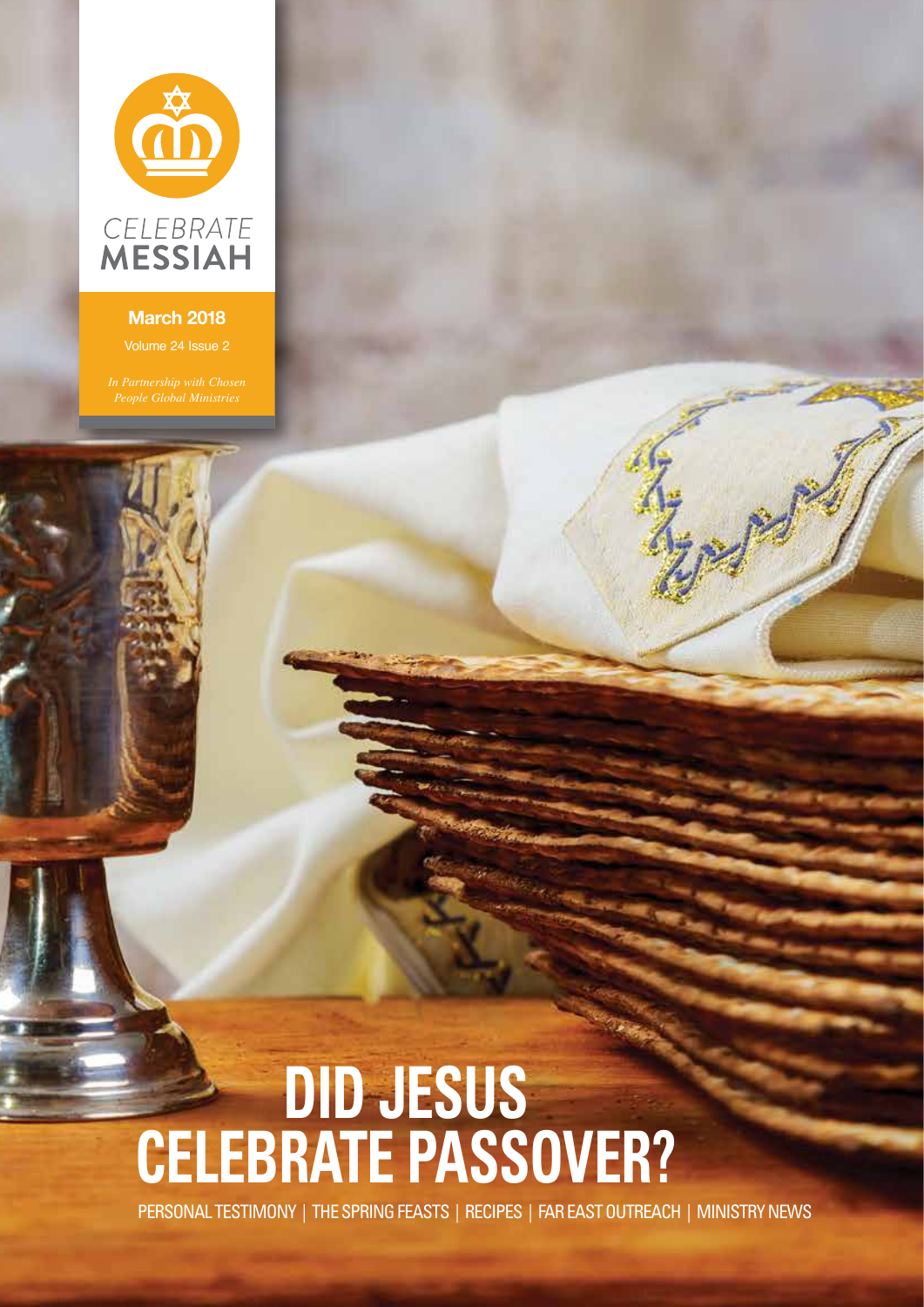# **WAS THE LAST SUPPER A PASSOVER SEDER?**



Executive Director of Celebrate Messiah Australia

of presentations at churches.

Please remember to pray for these outreaches as many Jewish people will be introduced to the Lamb of God for the first time in a very "Jewish way!"

Dear friends,

the globe.

We are approaching the Passover/Easter season and I pray this will be a spiritually enriching time for you and your family. Hundreds of Jewish people – both believers in Jesus and seekers – will be attending Chosen People Ministries' Passover events around

Here in Australia, we are holding events in Melbourne, Sydney, Canberra and the Sunshine Coast as well as scores

Your Mission to the Jewish People has produced two new books, which are now available. Both books cover similar material, but the longer book, *Messiah in the Passover,* goes into greater depth regarding Passover in the Bible, Jewish history, and even Church history. *The Gospel in the Passover* focuses on the way in which Jesus fulfills the festival.

## *Passover and the Gospel of John*

One chapter in *Messiah in the Passover* by CPM president Dr Mitch Glaser focuses on the Gospel of John, and based on



that wonderful Gospel, tries to answer this question: "Was the Last Supper a Passover Seder?" The following is a small portion of the chapter.

The Gospel of John is critical to understanding the Jewish story of Jesus. Many scholars argue that the Gospel of John was primarily written to Gentiles, perhaps because of its 90 A.D. date of authorship as well as for a variety of textual

reasons. However, the Gospel of John really should be viewed through a Jewish lens. John himself was Jewish and one of the earliest disciples of Jesus. His Hebrew name was Yochanan. Traditionally, and without argument, he is thought to be the author of the Gospel that bears his name as well as author of the Epistles (First, Second and Third John) and the Book of Revelation. John lived longer than any of the other

apostles, according to early Church tradition, and died as an exile in the late first century on the island of Patmos.

John's first-hand experience with Jesus gives him great insight into the details of Jesus' life. He travelled with the Messiah, heard His sermons and was perhaps the one who was described as "beloved." He was present at the foot of the cross, unlike his peers, and was given the task of caring for Miriam (Mary), the mother of Yeshua (John 19:26-27).

He was present with Jesus at every Jewish festival the Savior celebrated. Perhaps this is why we learn some unique aspects of the last Passover supper of Jesus – especially from the teaching of the Savior during that meal, generally referred to as the Upper Room Discourse.

John mentions Passover quite often in his Gospel. In his very first mention of Jesus, John refers to Him as "the Lamb of God who takes away the sin of the world" (John 1:29).

> We may assume that his hearers would have understood this comment in light of the Passover.

John describes three different Passovers observed by Jesus: John 2:13, 6:4, and the final Passover, the focus of this chapter, found in John 11:55, 12:1, and 13:1 with additional references in John 18:28 and 19:14. It should also be noted that Luke tells us that John was asked by Jesus to make preparations for this final Passover meal (Luke 22: 8-13). The Passover meal to this day is known as a Seder, a Hebrew word meaning order, as the meal follows an order of service.

#### *The Foot Washing*

We understand that the Seder observed by Jesus and His disciples would have been more primitive and not as well developed as what was described 200 years later in the Mishnaic tractate, *Pesachim*,<sup>1</sup> or found in the modern *Haggadah*, the guide to our modern Passover Seder. However, some of the traditions recorded by John run parallel to our modern day Passover Seder and cause us to think that, in fact, Jesus observed a similar Passover to what we know today and what I was raised celebrating each year! As most of us know, Jesus washed His disciples' feet during the Last Supper.

The modern *Haggadah* calls upon participants to wash their hands twice for the sake of establishing ritual purity.

The first ritual hand washing is called, in Hebrew, Urchatz.<sup>2</sup> In this instance, water is poured from a cup, once over each hand and recited without a blessing in preparation for taking the greens, either parsley or lettuce, which is part of the traditional Seder meal.

The second hand washing is called *Rachtzah<sup>3</sup>* and it is done a little later in the Passover service just prior to eating

THE WASHING OF HANDS DURING THE PASSOVER SEDER IS FOUNDATIONAL TO FOOT WASHING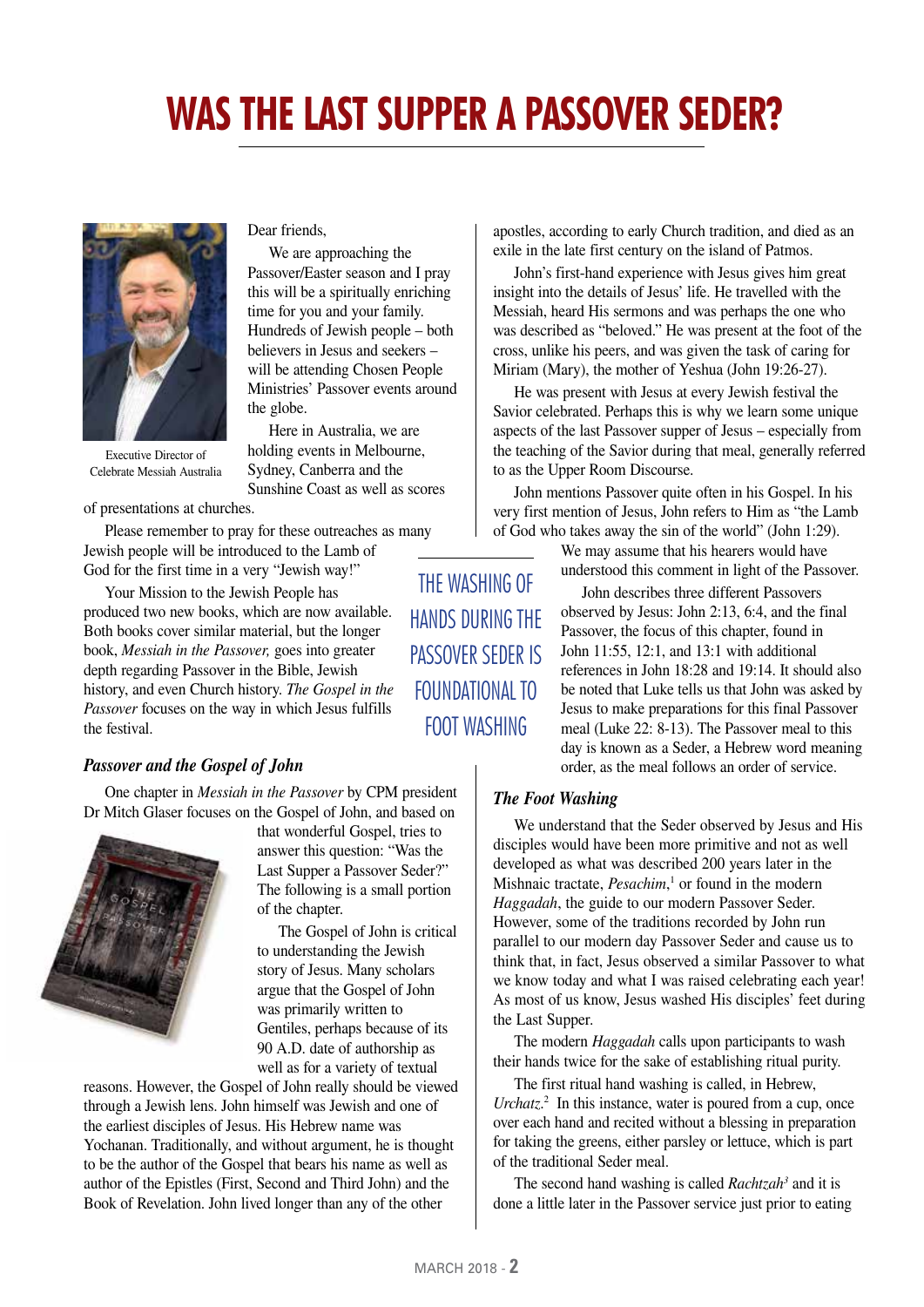the *matzah* (unleavened bread). This time, a blessing is said when pouring the water over the hands: "*Blessed are You, Lord our God, King of the Universe, who has sanctified us with His laws and commanded us to wash our hands*."

These washing traditions harken back to those linked to ritual purity found in the Torah and in particular to various

commandments associated with the priesthood and Temple offerings, especially the preparation of the priests for their duties.4

Again, our modern Passover Seder rituals developed over centuries and cannot be simply "read into" the Passover Seder of Jesus. In this instance, however, it appears that the washing of the disciple's feet should be associated with the liturgy of the Last Supper (or Last Seder) rather than the common washing of feet when entering a house as a guest.

Most obvious of all is that the disciples are already sitting at the table and engaged with dinner when the foot washing begins.<sup>5</sup>

Jesus decided to use His washing the disciples' feet rather than their hands to teach the disciples some early lessons about true humility, suggesting that true spirituality is not a simply a matter of performing rituals correctly but a matter of the heart. The lessons in humility demonstrated and then taught through changing the hand washing into a foot washing is dramatic and powerful.

> *So when He had washed their feet, and taken His garments and reclined at the table again, He said to them, "Do you know what I have done to you? You call Me Teacher and Lord; and you are right, for so I am. If I then, the Lord and the Teacher, washed your feet, you also ought to wash one another's feet. For I gave you an example that you also should do as I did to you. Truly, truly, I say to you, a slave is not greater than his master, nor is one who is sent greater than the one who sent him. If you know these things, you are blessed if you do them.* (John 13:12-17)

There are many rabbinic teachings found in the Mishnah and Talmud that emphasise the importance of humility.<sup>6</sup> We find similar thoughts about humility in the words of Jesus Himself spoken during the Sermon on the Mount, especially as gleaned from the first three beatitudes (Matthew 5:3-5).

#### *Reclining at the Table*

Once again, we have good evidence that this meal is a Seder, as writing in his commentary on the Gospel of John, Dr Don Carson suggests that the "reclining" posture of the disciples during the meal is another hint that the meal was a Passover Seder: "In short, the posture of Jesus and his men

is a small indicator that they were in fact eating the Passover meal."*<sup>7</sup>*

The reclining posture of the disciples and Jesus indicates that the meal was a "special meal" and in this instance, because of the other elements mentioned, and the date it took place, it may be seen as a Passover Seder.

#### *The Sop and the Betrayal*

Another key to understanding this meal as the *Last Seder* of Jesus comes when Jesus indicates to His disciples that Judas is going to betray Him. In response to Peter's asking who the perpetrator will be, Jesus responds, '"*That is the one for whom I shall dip the morsel and give it to him.' So when He had dipped the morsel, He took and gave it to Judas, the son of Simon Iscariot*" *(John 13:26).*

The dipping of the "morsel" likely refers to one of the various "dippings" that are part of the Seder. It could refer to the dipping of the greens (parsley or lettuce), the bitter herbs, or the *haroseth* (the sweet mixture of apples, nuts, and honey used to symbolise the sweetness of redemption in the midst of the bitterness of slavery represented by the other dippings). We might not know which dipping Jesus is referring to exactly, but clearly this is an unusual action for a regular meal, but not for a Passover Seder.

There are many other reasons why we believe that the dinner recorded by John was an early version of a Passover Seder, but perhaps the above will suffice for now and give you a hunger to learn more about the Passover and the ways Jesus, the Lamb of God, fulfills the Feast.

Enjoy the rest of the newsletter and remember to pray for our staff serving in 17 countries around the globe as they present the Messiah through the Passover in churches, homes, and Messianic congregations – speaking one-on-one with Jewish people who need to know the Lord.

Thanks for you prayers and generous support of our ministry. Happy Passover and may the power of His resurrection give you strength to serve Him faithfully!

Your brother, nsıh Lawrence

- 1 *The tractate of the Mishnah about Passover*
- 2 Literally, washing or cleansing
- 3 Literally, To wash or bath
- 4 Leviticus 8:6, Leviticus 16:24-25
- 5 Craig S Keener, *The Gospel of John: A Commentary* (Peabody, Mass.: Hendrickson Publishers, 2003), 906.
- 6 Ibid. 906–907.
- 7 Carson, D. A.. *The Gospel According to John.* (Leicester, England; Grand Rapids, MI: Inter-Varsity Press; W.B. Eerdmans, 1991), p. 473.

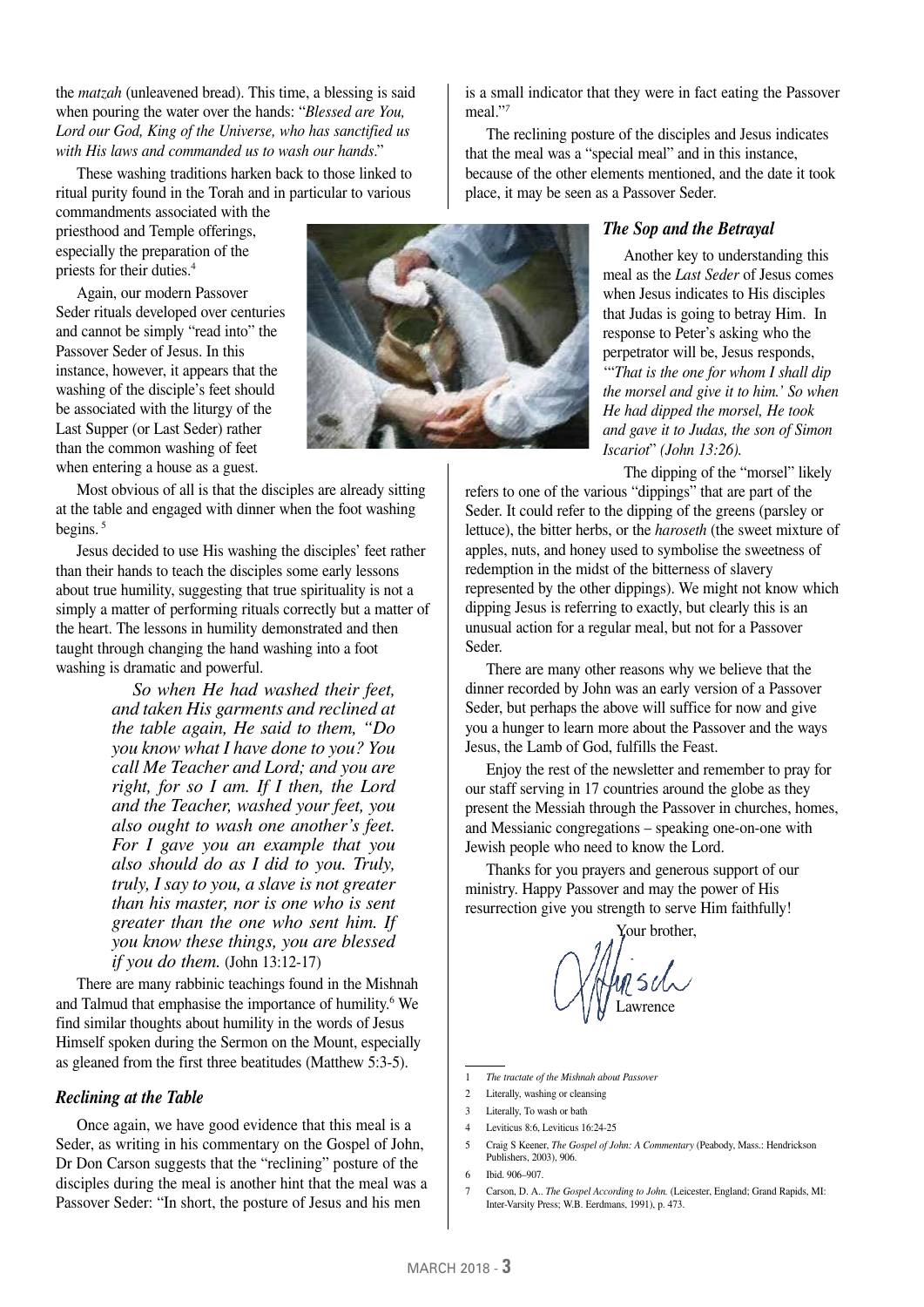## MESSIAH IN THE PASSOVER **B O O K R E V I E W**

When we picture the Last Supper, many of us recall Leonardo da Vinci's "Last Supper." Jesus and His disciples partake of fluffy rolls more characteristic of an Italian-style Sunday afternoon dinner than a firstcentury Jewish Passover Seder. So what was different? What was the same? Was the Last Supper a Passover



Seder? *Messiah in the Passover* edited by Dr. Darrell Bock and Dr. Mitch Glaser, addresses these questions with thorough studies of Passover in the Old and New Testaments.

*Messiah in the Passover* is a comprehensive volume of the most pertinent information about Jewish tradition, the Gospels, and the Passover from Bible scholars and seasoned Chosen People Ministries' teachers. *Messiah in the Passover*

expands upon themes of promise and fulfillment within a first-century context, which helps the reader to see the New Testament through Jewish eyes and have a deeper knowledge of Jesus and His relationship to His people. Understanding the Jewish background of the New Testament allows us to better understand the links between Jesus and the Passover. Understanding Jewish life, culture, and history across the millennia is layered and multi-faceted. Like a tapestry, each individual thread connects, and the reader can't tug on one without pulling on the other.

Each year, Christians honor Holy Week and Jesus' death and resurrection, while Jewish people remember the Exodus out of Egypt. *Messiah in the Passover* explains how these two observances, separated by time, share the same origin, and how we can better understand Jesus' life and ministry in light of the Passover. *Messiah in the Passover* also covers the Seder in Jewish tradition and Church history, as well as practical applications for teaching the Passover and having a family Seder in your home.

See the back page of this newsletter for information on how to order your copy.

## DENNIS KARP: TESTIMONY

Maccepted an invitation<br>to attend a presentation<br>on a feast he had<br>celebrated all of his life, he never anticipated that he would be accepted an invitation to attend a presentation on a feast he had

forever changed by the experience! Like many Jewish people from observant families, Dennis grew up attending synagogue and summer camp regularly. As he grew older, he was increasingly saddened by the shallowness he perceived, and by the time he went to university, he wanted nothing to do with the religion of his childhood. Instead, he studied philosophy, experimented with yoga and transcendental meditation, and partied. Not finding what he was seeking in any of those, he gave up his search and resigned himself to the pursuit of a nice family and lots of money.

One day, a friend invited him to church to hear a Jewish man talk about Jesus in the Passover. He accepted the invitation with the goal of proving him wrong. The Sunday morning arrived, and he was shocked to hear things about this important feast that he had never heard before. This disturbed him, and, intent on using his arguing skills to dispel the notion that Jesus could be the Messiah, he began meeting with the speaker. Using the Hebrew Scriptures, the speaker addressed every one of Dennis' questions on topics ranging from the virgin birth to the necessity of blood for the remission of sin. At their last meeting, Dennis sought to challenge him by asking why there is so much chaos in the world if we are in the "Messianic Age." The speaker directed him to Daniel 9, which refuted the last of his objections.

The following Saturday while singing Hatikvah in synagogue, he came to the realization that Jesus was, in fact, not just a national Messiah, but his personal Messiah. Since then, he has devoted his life to the ministry and served within Chosen People Ministries in a variety of capacities, both in the United States and in Israel. He currently works as the director of the mid-Atlantic region of Chosen People Ministries, leads Son of David Congregation in Maryland, and oversees the outreach in the Washington, D.C. area. Dennis was the special guest speaker at our Simcha conference in Australia in 2015.

*The Messiah in the Passover presentation will enrich your faith and serve as an evangelistic tool in reaching your Jewish friends. To schedule a presentation at your church, call 03 9563 5544 or email churchrelations@celebratemessiah.com.au*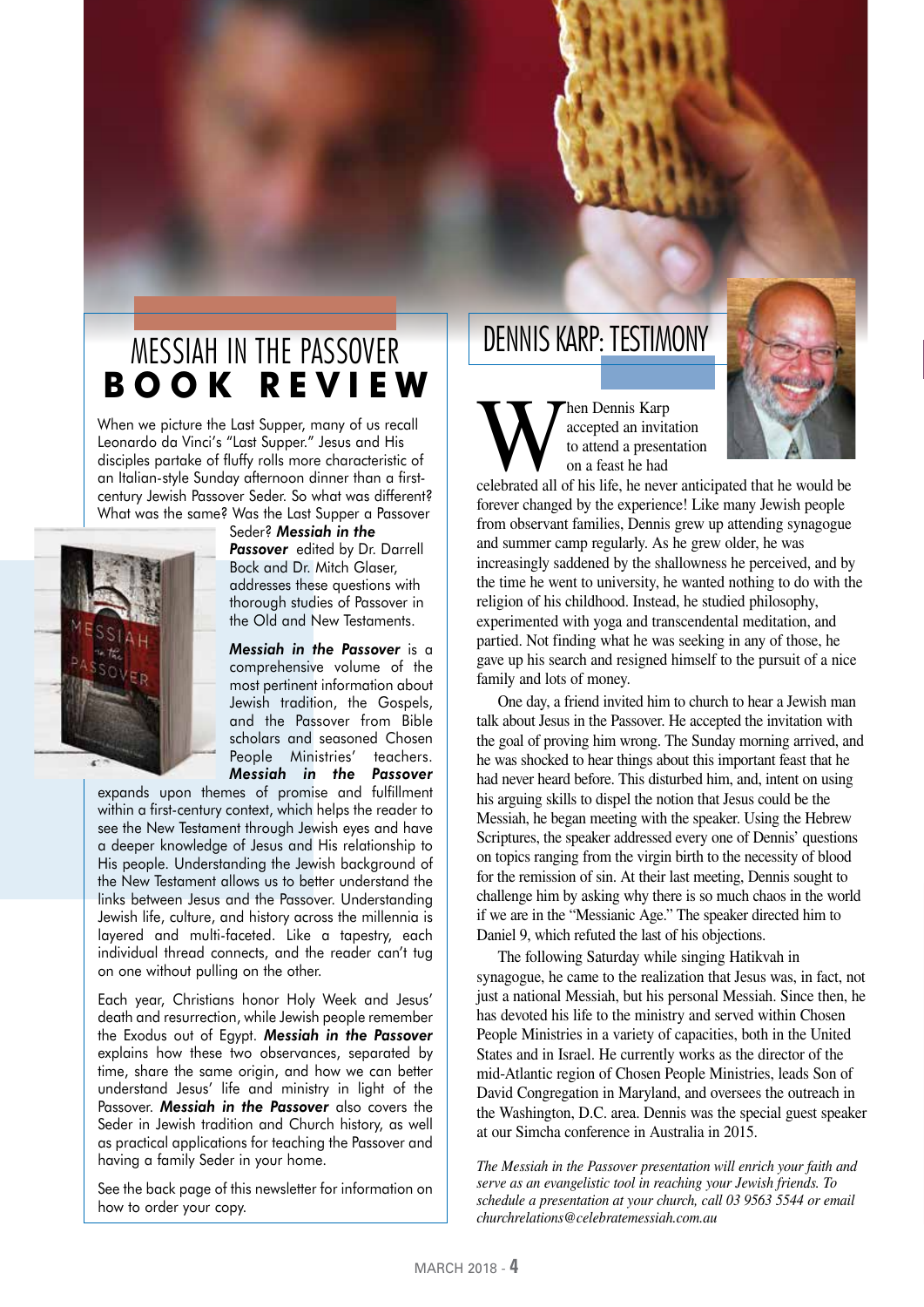# THE FOODS OF PASSOVER

Most Jewish holidays are marked by the enjoyment of special foods. Passover, in particular, is generally associated with a wide array of dishes designed to remind partakers of both the bitterly high price that was paid for their deliverance, and the sweetness of this redemption. Culinary traditions differ based on the background of the family celebrating it, but there are a few staples that are characteristic of most Passover celebrations.



## Tzimmes

*Tzimmes* (TSIM-ess) is one of those Jewish dishes that doesn't sound good when reading the ingredients, but one taste of this gooey, sticky, roasted vegetable dish will have you wanting more! The sweetness of this dish reminds us of the sweetness of redemption.

Ingredients:

| 8 carrots, chopped       | 225g dried apricots, |
|--------------------------|----------------------|
| 2 yellow onions, chopped | chopped              |
| 2 turnips, chopped       | 1 cup honey          |
| 4 sweet potatoes, peeled | 2 teaspoons salt     |
| and diced                | 1 teaspoon pepper    |
| 240ml apple juice        | 2 teaspoons tarragon |
|                          |                      |

Instructions:

1.Preheat oven to 180°C.

2.Heat the apple juice, honey, salt, pepper, and tarragon and simmer in a small pot.

3.Place the vegetables and apricots and in a 4-inch deep casserole dish.

4.Pour the honey and juice mixture over the vegetable/ apricot mixture.

5.Cover and cook in oven at 180°C for 90 minutes.

6.Remove cover and cook for 30 minutes more, and serve.

Yield: 10 to 12 portions

## **Charoset**

*Charoset* (khah-ROH-set) is a sweet apple mixture made with dates, nuts, and honey. This symbolises the mortar used in Egypt for making bricks.

Ingredients:

- 4 red apples (finely chopped) 1 cup chopped walnuts (finely chopped) ½ cup chopped dates (finely chopped)
- $\frac{1}{4}$  cup of honey
- <sup>1/2</sup> cup sweet red wine
- or grape juice
- ½ teaspoon cinnamon
- $\frac{1}{4}$  teaspoon nutmeg

Instructions:

- 1.Peel and grate the apple.
- 2.Mix in the nuts, dates, honey and spices.
- 3.Add the wine or juice and mix well.
- 4.Refrigerate until serving. The mixture will turn brown.

Yield: 12 portions



## Grandma Belle's Matzah Brie

Ingredients:

| 3 pieces of matzah       | 1 egg         |
|--------------------------|---------------|
| Salt and pepper to taste | 1 tbsp butter |

| l egg |               |
|-------|---------------|
|       | 1 tbsp butter |

Instructions:

1.Break apart the three pieces of matzah into small pieces, and place them in a bowl. Add about  $\frac{3}{4}$  cup of water – just enough to dampen the matzah without soaking it.

2.Drain any excess water and mix with the egg.

3.Melt the butter in a pan, and add the mixture, frying it like a pancake until both sides are brown and crispy. Season it to taste. It's good with jam!

Yield: 1 portion

#### SPRING FE **Easter Pentecost Sunday Gregorian** March **II** april April April April May May June July **Calendar Feast of First Fruits Feast of Unleavened Bread Leviticus 23 Passover Feast of Weeks** Fulfillment Yeshua is the Lamb of God who The beginning of the Church and Just as Yeshua rose, so too believers Salvation through Yeshua makes the in Yeshua takes away the sin of the world have a hope of resurrection believer righteous/pure the coming of the Holy Spirit T. **Biblical Year** Nisan II - II - Iyar Sivan Tamuz Av **Modern** Counting of the Omer (49 days) **Pesach Messiah's Resurrection Messianic First Sunday after Unleavened Bread 14 NissanJewish Unleavened Bread Shavuot Holiday 6-7 Sivan Religious New Year (starts 1 Nisan)**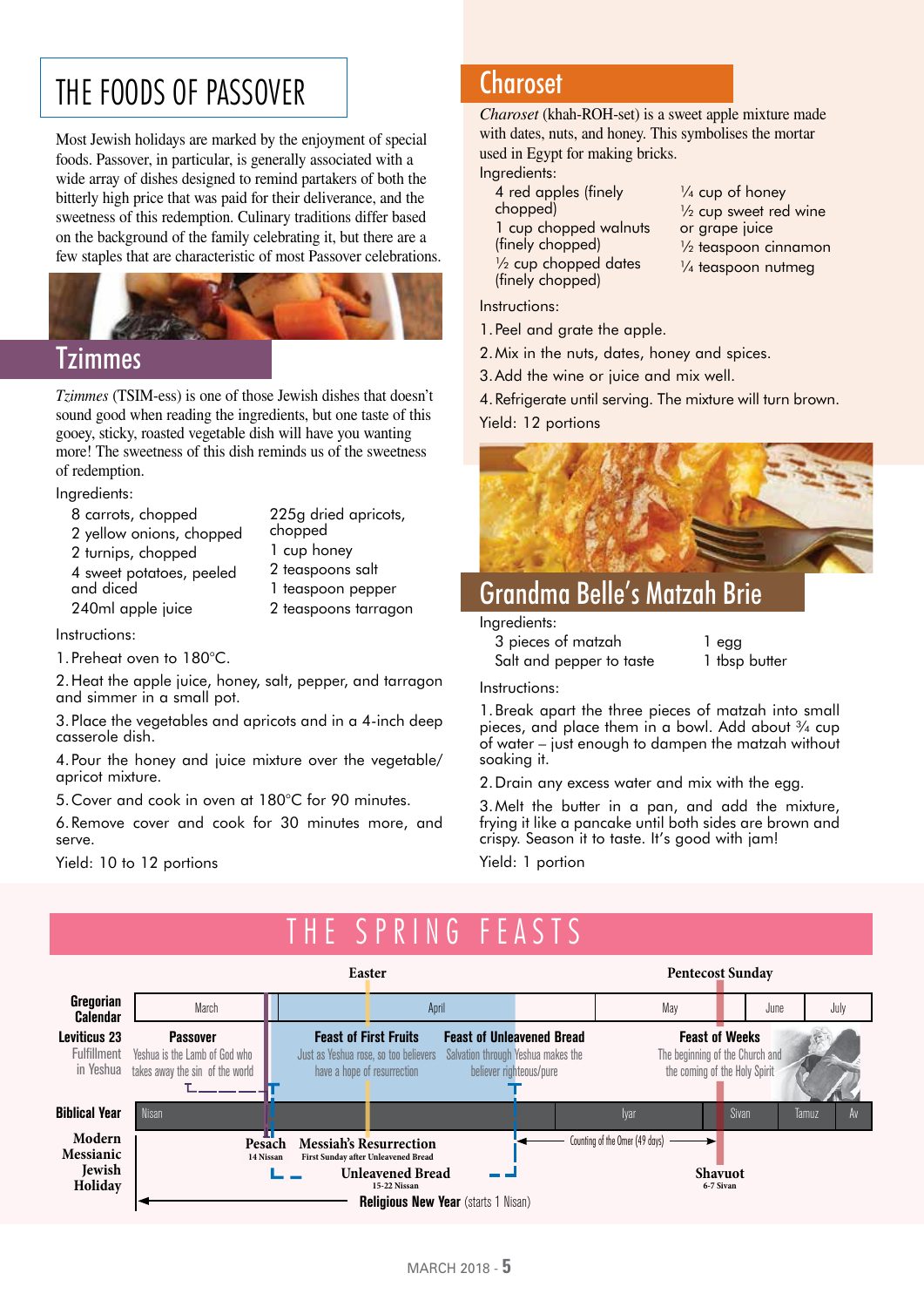## PRAYER POINTS

- Please pray for our families whilst we are away
- Please pray for our travelling mercy, Lawrence Hirsch, Rita Ivenskis and Fay Matov
- Please pray for the outpouring of the Holy Spirit and may the Lord open up the spiritual eyes and hearts of the Jewish people towards Yeshua
- Please pray for the outpouring of the Spirit of wisdom and revelation to the churches in order to bring them towards the right relationship with the God of Israel as well as give love towards Jewish people
- Please pray against the spirit of anti-semitism as well as replacement theology
- Please also pray for miracles, healing, creative miracles as well as wonders in the heavenly realm
- Please pray for reconciliation between the churches and Israel
- Please pray for the Will of God at all times regarding this trip

# **CONTINUING OUR OUTREACH TO THE FORGOTTEN JEWS OF FAR EAST RUSSIA**

In a small house synagogue about 8000 kilometres east of Moscow a group of poor Jewish people sit together around a long table celebrating a Shabbat dinner. The town of Birobidzhan is an unlikely place for a Jewish community, just north of the Chinese border, further east than Siberia and further east than Mongolia.

Okhotsk

This area called the Jewish Autonomous Region was created by Joseph Stalin in April 1928 and began to be settled by Jews from Belarus and Ukraine in the 1930s. It was Stalin's version of Zion – a homeland for the Jewish people. Since the fall of communism in the early 1990s many Jewish people left to make "aliyah" (return) to Israel. But due to ongoing conflict in the Middle East, this has slowed.

Today the combined Jewish population of the cities of Vladivostok, Khabarovsk and Birobidzhan total around 70,000.

The Jews of Birobidzhan originally came as free people in the 1920s and 30s, however, hundreds of thousands of Jews were sent to the gulags around Magadan and other remote areas across the region. An estimated 17 million people died in Stalin's gulags, up to three million of them Jewish.

It's been our vision for the past 14 years to reach these forgotten Jews scattered across the Far East with the Gospel of Messiah.

#### *Outreach Began in 2004*

In September 2004, Celebrate Messiah took a missions team to Vladivostok, then on to Khabarovsk and finally to Birobidzhan. During that first visit we identified key people for future messianic ministry in the region and made significant contacts with prominent people in the Jewish community.

We have planted Messianic congregations in Birobidzhan and Artyom and are encouraging two Jewish families in Khabarovsk and Vladivostok to start home fellowships in those cities. We are praying that in time these will also develop into Messianic congregations.

Next month, Celebrate Messiah Executive Director Lawrence Hirsch will be part of a team with Rita and Fay to share the Gospel with scattered Jews in the region, to build up relationships with church pastors and Jewish leaders, and plan for the fifth year of Messianic conferences in August.

At last year's Streams of Living Water conference in Artyom and Birobidzhan a total of 160 people attended, including 70 children. Twenty one adults went through a Messianic mikveh (baptism) and eight people made a first time commitment to follow Messiah Yeshua.

When the team are in Far East Russia next month ministering in temperatures of up to 20 below zero, they'll be warmed by your prayers and financial support.

Please fill in our response form in this mailing if you'd like to donate towards this vital ministry, or contact our office.

## ITINERARY • 04-16 APRIL

KORYAN

**CAMCHATK** 

Tigil<sup>D</sup>

Magadan

- 04 Leaving Melbourne, Tullamarine
- 05 Arriving to Vladivostok meeting with our Pastors Nikolay and Natasha Pastors Meeting – (Lawrence Hirsch speaking) at Artyom and Visiting Camp site
- 06 Eve of Shabbat Service at Dom Missi'ee, Artyom
- 07 Shabbat Service in the morning and the afternoon (Lawrence Hirsch speaking) Visiting Jewish families who live below the line of poverty
- 08 Lawrence Hirsch speaking at a church in Vladivostok late evening flying out to Khabarovsk
- 09 Meeting at 3 pm in Khabarovsk's synagogue with the Jewish community Lawrence Hirsch Speaking at 7 pm at Church of Christ in Khabarovsk
- 10 Meeting with a Messianic family as well as other Jewish people.
- 11 Travelling to Birobidzhan from Khabarovsk meeting with our outreach workers Eugene and Irena During the day visiting Orphanages
- 12 Visiting Jewish Families also visiting Simcha Camp Site Lawrence Hirsch speaking at 7.00 pm in a church.
- 13 Erev Shabbat service in Dom Missi'ee
- 14 Morning Shabbat service as well as afternoon service at Dom Missee
- 15 Travelling from Birobidzhan to Khabarovsk Lawrence Hirsch speaking at a Pentecostal church in Khabarovsk late evening flying from Khabarovsk to Vladivostok
- 16 Flying back home to Melbourne, Australia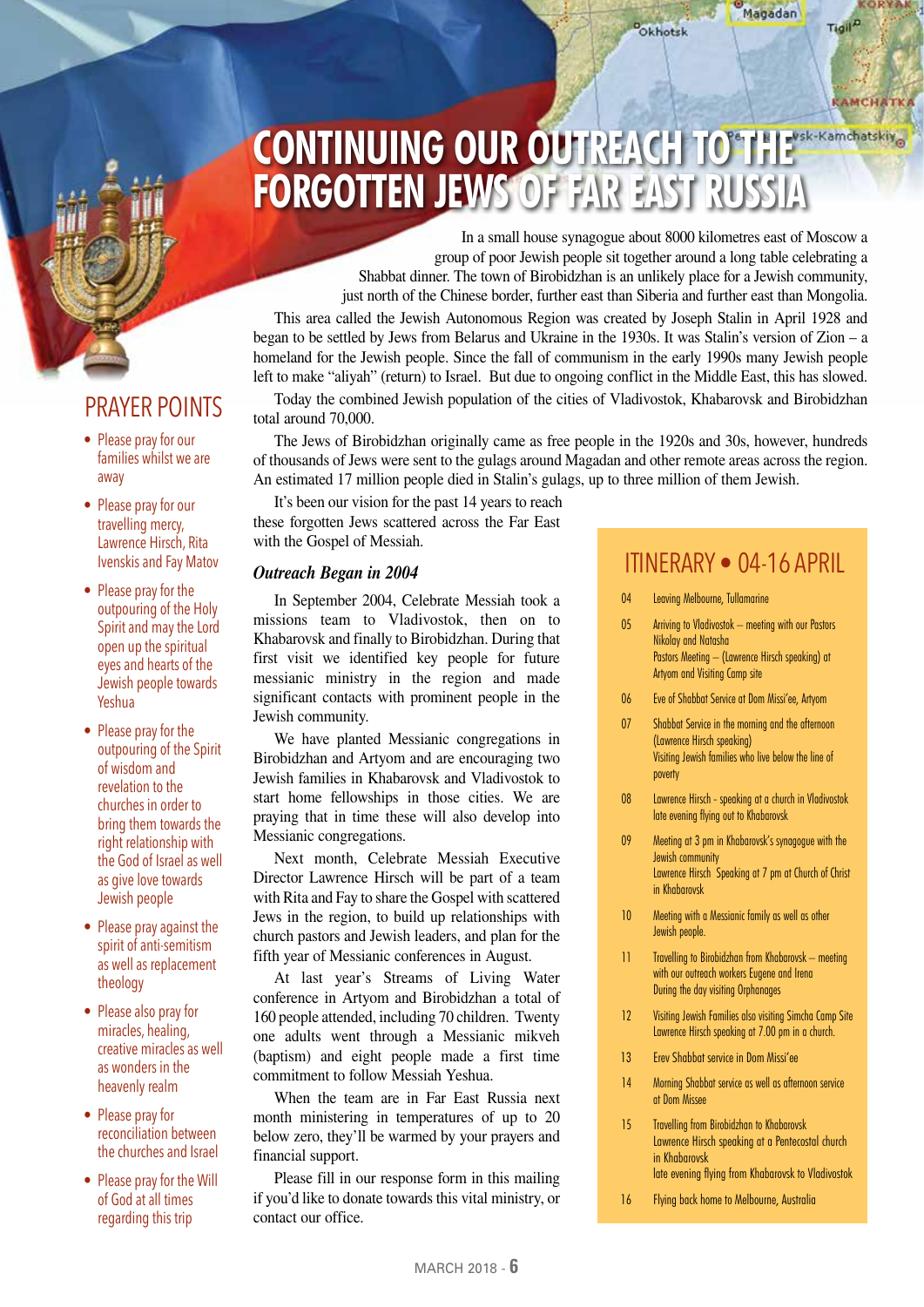# News Briefs

## BACKPACKER FINDS PEACE AT ZULA LODGE

 "Ela,\* is an Israeli girl that your prayer and support is helping reach with the Gospel," says staff member, Stephen A. You can tell that her time at the Zula Lodge in New Zealand had an impact by what she wrote in the guestbook:

*Right at the first moment when I arrived at the Zula, I felt at home. Something in me just calmed down. I didn't know yet how this place would soon become a real home for me. This is the first place I felt like this after six months of travels, and this is not just because the Zula facilities are so amazing. It is because of the special family that you are. Thanks for not only opening your house to me and including me in all your daily routines, but more than that, for opening your hearts and really letting me feel that I belong in the most natural and generous way. These days with you were a unique opportunity to learn and get to know a different way to live life in this world… Thanks for making me ask questions and having the patience to answer them too. You are, without a doubt, a big and meaningful part of my trip around the world, and of my life journey.*

Stephen said, "It was such an amazing opportunity for us to talk with Ela more about the Gospel in Isaiah 53, and live out our faith before her eyes."

### TRAVELLER UPBEAT IN MESSIANIC SERVICE

Young Jewish man Adam\* from Perth walked into the worship service at Beit HaMashiach Messianic Congregation Shabbat meeting, having heard the music while walking past. After the meeting he approached leaders to ask questions. During the exchange he expressed that he was a musician himself, and much preferred the upbeat nature of the service compared with the more sombre liturgical experiences he'd had within Orthodox Jewish synagogues. He also spoke to some young leaders, and numbers and facebook details were exchanged. Adam has since been in contact, and has agreed to come along on a camping trip with some of the young adults. Please pray for Adam, that God continues to draw him to the Jewish Messiah.

## POWER IN THE NAME OF YESHUA

Celebrate Messiah worker Max was on his way home from the office and went to the petrol station in the heart of Jewish Melbourne to top up with fuel.

While at the pump, an elderly Jewish lady asked if he could help locate the fuel door release on her brand new Hyundai. He couldn't find it inside the car, so searched Google for the answer. As he was doing this, the woman said the words "Yeshua HaMashiach" taking Max by surprise. Then Max realised that he was wearing a T-Shirt made for our National Messianic Simcha Conference with those very words on it (Jesus the Messiah in Hebrew). The woman asked if Max was Jewish and he explained that yes, he is a Jew who believes that Yeshua is the Messiah. Meanwhile Max worked out how to open the fuel door and the lady thanked him for his help. We are praying that God's hand was upon this divine appointment with the opportunity to help this elderly lady, and that a seed was planted in her heart to seek the Jewish Messiah.

 $-100$ 

## ISRAELI SEEKER PROVOKED TO JEALOUSY

An Israeli Anat\* who visited the Thanksgiving celebration at Canberra's Hiney Yeshua congregation, had an interesting discussion with one of the congregants. He was concerned he might have offended her by shaking her hand and offering a hug, but that's not what offended her. She said that was fine, what she had a problem with was, "You are using our dance to worship your God!" Leader Robert guessed that she was actually provoked to jealousy, just a little. She actually considered coming to the Hanukkah celebration at the park, but it was a really hot day. Robert asks for prayer that she'll come again and be open to talk.

### GOD'S WORD CHANGES SURVIVOR'S LIFE

Maxim organised a three-day meeting in Jerusalem with 12 Holocaust survivors from different parts of the country: Ofakim, Sderot, Hadera, and Haifa. "We noticed changes in many people and namely in their attitude towards God and their life in general," Maxim rejoiced. One couple told how they witnessed God's deeds in their lives. Ella told how her life was changed and how she started to pray to God during the whole day. The group gathered to contemplate the Word of God, on the topic of Purim – the story of the salvation of the Jewish people. One of the guests said that he wanted to believe in God. However, he had some kind of conflict in his heart. Please remember him, and the other Holocaust survivors, in your prayers.